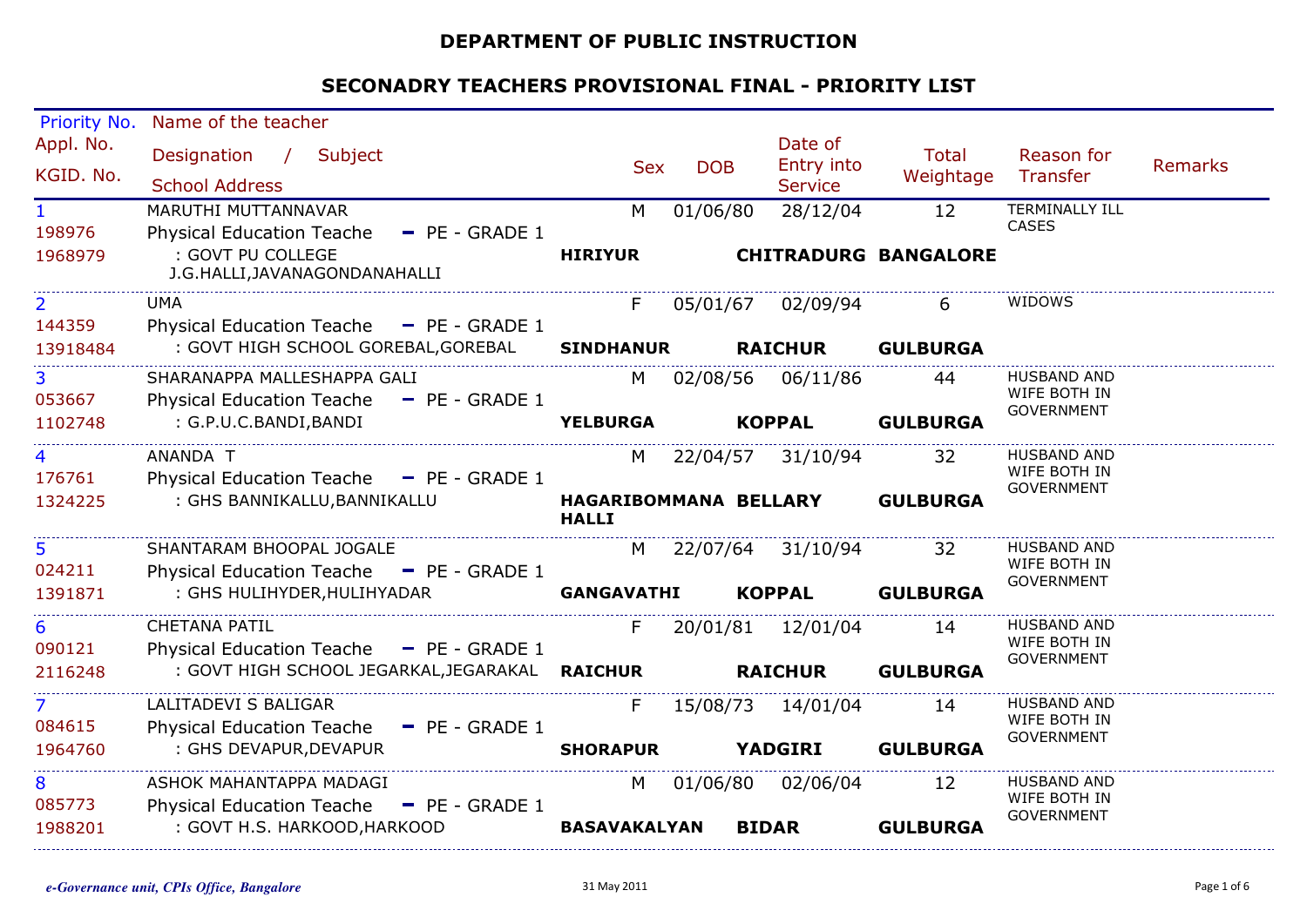| <b>Priority No.</b> | Name of the teacher                                              |                                   |                |                          |                 |                                   |                |
|---------------------|------------------------------------------------------------------|-----------------------------------|----------------|--------------------------|-----------------|-----------------------------------|----------------|
| Appl. No.           | Designation /<br>Subject                                         | <b>Sex</b>                        | <b>DOB</b>     | Date of<br>Entry into    | <b>Total</b>    | Reason for                        | <b>Remarks</b> |
| KGID. No.           | <b>School Address</b>                                            |                                   |                | <b>Service</b>           | Weightage       | <b>Transfer</b>                   |                |
| 9                   | PRAKASH GOUDAR                                                   | M                                 | 01/06/80       | 28/01/04                 | 11              | <b>HUSBAND AND</b>                |                |
| 096320              | Physical Education Teache - PE - GRADE 1                         |                                   |                |                          |                 | WIFE BOTH IN<br><b>GOVERNMENT</b> |                |
| 1953869             | : GHS URDU KHUSTAGI, WARD 14                                     | <b>KUSTAGI</b>                    |                | <b>KOPPAL</b>            | <b>GULBURGA</b> |                                   |                |
| 10                  | SHIVANAND BASAVARJ HADANUR                                       | M                                 | 01/06/69       | 17/02/97                 | 6               | <b>HUSBAND AND</b>                |                |
| 159123              | Physical Education Teache - PE - GRADE 1                         |                                   |                |                          |                 | WIFE BOTH IN<br><b>GOVERNMENT</b> |                |
| 1394762             | : GOVT HIGH SCHOOL BAIYAPUR, BAIYAPUR                            | <b>LINGASUGUR</b>                 | <b>RAICHUR</b> |                          | <b>GULBURGA</b> |                                   |                |
| 11                  | MANJUNATH BHIMAPPA MANAGOOLI                                     |                                   |                | M 01/06/84 19/06/07      | 6               | <b>HUSBAND AND</b>                |                |
| 101654              | Physical Education Teache - PE - GRADE 1                         |                                   |                |                          |                 | WIFE BOTH IN<br><b>GOVERNMENT</b> |                |
| 2232227             | : GHS KUNTINAMADU, KUNTINAMADU                                   | <b>TARIKERE</b>                   |                | <b>CHIKKAMANG MYSORE</b> |                 |                                   |                |
| 12                  | AYUBSA M BADIGER                                                 | M                                 |                | 15/03/70 23/03/00        | 20              | <b>HUSBAND OR</b>                 |                |
| 053776              | Physical Education Teache - PE - GRADE 1                         |                                   |                |                          |                 | WIFE IN<br><b>GOVERNMENT</b>      |                |
| 1857148             | : GHS JINNENAHALLI, JINNENAHALLI                                 | <b>CHANNARAYAPATN HASSAN</b><br>A |                |                          | <b>MYSORE</b>   |                                   |                |
| 13                  | SHANKAR YARAGATTI                                                | M                                 | 01/08/78       | 12/01/04                 | 14              | <b>HUSBAND OR</b>                 |                |
| 245852              | <b>Physical Education Teache</b><br>$-$ PE - GRADE 1             |                                   |                |                          |                 | WIFE IN<br><b>GOVERNMENT</b>      |                |
| 1715380             | : G H S KANBAIL, KANABYLU BACHANALLI                             | <b>SOMAVARPET</b>                 |                | <b>KODAGU</b>            | <b>MYSORE</b>   |                                   |                |
| 14                  | TUKARAM GANAPATI GHANTI                                          | M                                 | 05/11/78       | 12/01/04                 | 14              | <b>HUSBAND OR</b>                 |                |
| 147712              | <b>Physical Education Teache</b><br>$-$ PE - GRADE 1             |                                   |                |                          |                 | WIFE IN<br><b>GOVERNMENT</b>      |                |
| 1964790             | : GHS KONKAL, KONKAL                                             | <b>YADGIR</b>                     |                | <b>YADGIRI</b>           | <b>GULBURGA</b> |                                   |                |
| 15                  | SHARANAGOUDA SINGANALLI                                          | M                                 |                | 01/03/79 12/01/04        | 14              | <b>HUSBAND OR</b>                 |                |
| 061006              | Physical Education Teache - PE - GRADE 1                         |                                   |                |                          |                 | WIFE IN<br>GOVERNMENT             |                |
| 1944450             | : GOVT HIGH SCHOOL A.AMARESHWAR, ADAVI MANVI<br><b>AMARESWAR</b> |                                   |                | <b>RAICHUR</b>           | <b>GULBURGA</b> |                                   |                |
| 16                  | RAMESH SHIVAPPA PATIL                                            | M                                 | 22/07/81       | 12/01/04                 | 14              | <b>HUSBAND OR</b>                 |                |
| 236395              | Physical Education Teache - PE - GRADE 1                         |                                   |                |                          |                 | WIFE IN<br><b>GOVERNMENT</b>      |                |
| 1963931             | : GHS DHANGAPUR, DHANGAPUR                                       | <b>ALAND</b>                      |                | <b>GULBARGA</b>          | <b>GULBURGA</b> |                                   |                |
|                     |                                                                  |                                   |                |                          |                 |                                   |                |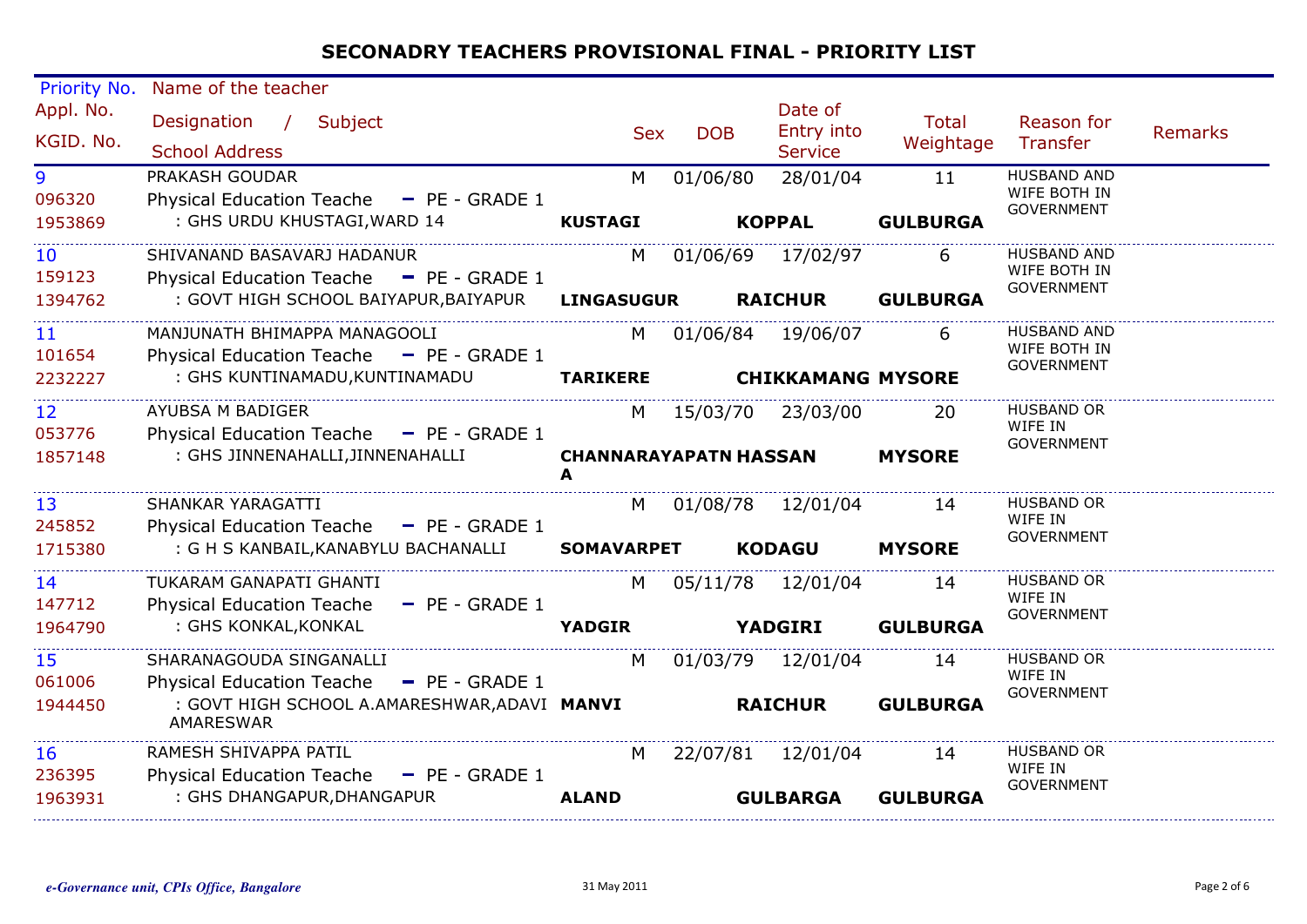| Priority No.              | Name of the teacher                                                                                                |                   |                     |                                         |                    |                                                   |                |
|---------------------------|--------------------------------------------------------------------------------------------------------------------|-------------------|---------------------|-----------------------------------------|--------------------|---------------------------------------------------|----------------|
| Appl. No.<br>KGID. No.    | Designation / Subject<br><b>School Address</b>                                                                     | <b>Sex</b>        | <b>DOB</b>          | Date of<br>Entry into<br><b>Service</b> | Total<br>Weightage | Reason for<br>Transfer                            | <b>Remarks</b> |
| 17 <sup>2</sup><br>089611 | TANGEWWA BABU PATEKAR<br>Physical Education Teache - PE - GRADE 1                                                  | F.                | 01/07/77            | 28/01/04                                | 14                 | <b>HUSBAND OR</b><br>WIFE IN<br><b>GOVERNMENT</b> |                |
| 1928674                   | : GOVT HS, ISLAMPUR                                                                                                | <b>HUKKERI</b>    |                     | <b>CHIKKODI</b>                         | <b>BELGAUM</b>     |                                                   |                |
| 18<br>127711              | DYAMANA GOUDA G HULLUR<br>Physical Education Teache - PE - GRADE 1                                                 |                   | M 01/07/74 29/01/04 |                                         | 14                 | <b>HUSBAND OR</b><br>WIFE IN<br><b>GOVERNMENT</b> |                |
| 1954336                   | : GHS MUTHAKAPALLI, MUTHAKAPALLI SRINIVASAPUR KOLAR                                                                |                   |                     |                                         | <b>BANGALORE</b>   |                                                   |                |
| 19<br>210453              | <b>SURESH H</b><br>Physical Education Teache - PE - GRADE 1                                                        | M                 |                     | 01/06/77 05/02/04                       | 14                 | <b>HUSBAND OR</b><br>WIFE IN                      |                |
| 1967461                   | : GHS BAICHBALA, BAICHABAL <b>SHORAPUR</b>                                                                         |                   | <b>YADGIRI</b>      |                                         | <b>GULBURGA</b>    | <b>GOVERNMENT</b>                                 |                |
| 20<br>129701              | <b>GANGADEVI KAMBLE</b><br>Physical Education Teache $\blacksquare$ PE - GRADE 1                                   | F                 |                     | 13/07/78  06/02/04                      | 14                 | <b>HUSBAND OR</b><br>WIFE IN                      |                |
| 1915143                   | : GOVT H.S.MANHALLI, MANHALLI                                                                                      | <b>BIDAR</b>      |                     | <b>BIDAR</b>                            | <b>GULBURGA</b>    | <b>GOVERNMENT</b>                                 |                |
| 21<br>039669              | <b>NINGAPPA</b><br>Physical Education Teache $-$ PE - GRADE 1                                                      | M                 | 14/05/74 17/02/04   |                                         | 14                 | <b>HUSBAND OR</b><br>WIFE IN                      |                |
| 1944393                   | : GOVT HIGH SCHOOL MADAGIRI, MADAGIRI MANVI                                                                        |                   | <b>RAICHUR</b>      |                                         | <b>GULBURGA</b>    | <b>GOVERNMENT</b>                                 |                |
| 22<br>167677              | HANUMANT MASTIHOLI<br>Physical Education Teache - PE - GRADE 1                                                     |                   | M 16/03/79 05/03/04 |                                         | 14                 | <b>HUSBAND OR</b><br>WIFE IN                      |                |
| 1917411                   | : GHS HARAGI, HARAGI                                                                                               | <b>SHIKARIPUR</b> |                     | <b>SHIMOGA</b>                          | <b>BANGALORE</b>   | <b>GOVERNMENT</b>                                 |                |
| 23                        | KAVITA SHIVAYOGAPPA                                                                                                | F.                |                     | 01/06/73 24/10/97                       | 13                 | <b>HUSBAND OR</b><br>WIFE IN                      |                |
| 051292<br>1775961         | Physical Education Teache - PE - GRADE 1<br>: GOVT(U) HS MOMINPUR KHAJCOLONY, WARD GULBARGA NORTH GULBARGA<br>NO 1 |                   |                     |                                         | <b>GULBURGA</b>    | <b>GOVERNMENT</b>                                 |                |
| 24                        | SUMANGALA                                                                                                          | F.                |                     | 04/03/80 10/01/04                       | 12                 | <b>HUSBAND OR</b><br>WIFE IN                      |                |
| 089622<br>1885107         | Physical Education Teache - PE - GRADE 1<br>: GHS URDU MALLARU, MALLAR                                             | <b>UDUPI</b>      |                     | <b>UDUPI</b>                            | <b>MYSORE</b>      | <b>GOVERNMENT</b>                                 |                |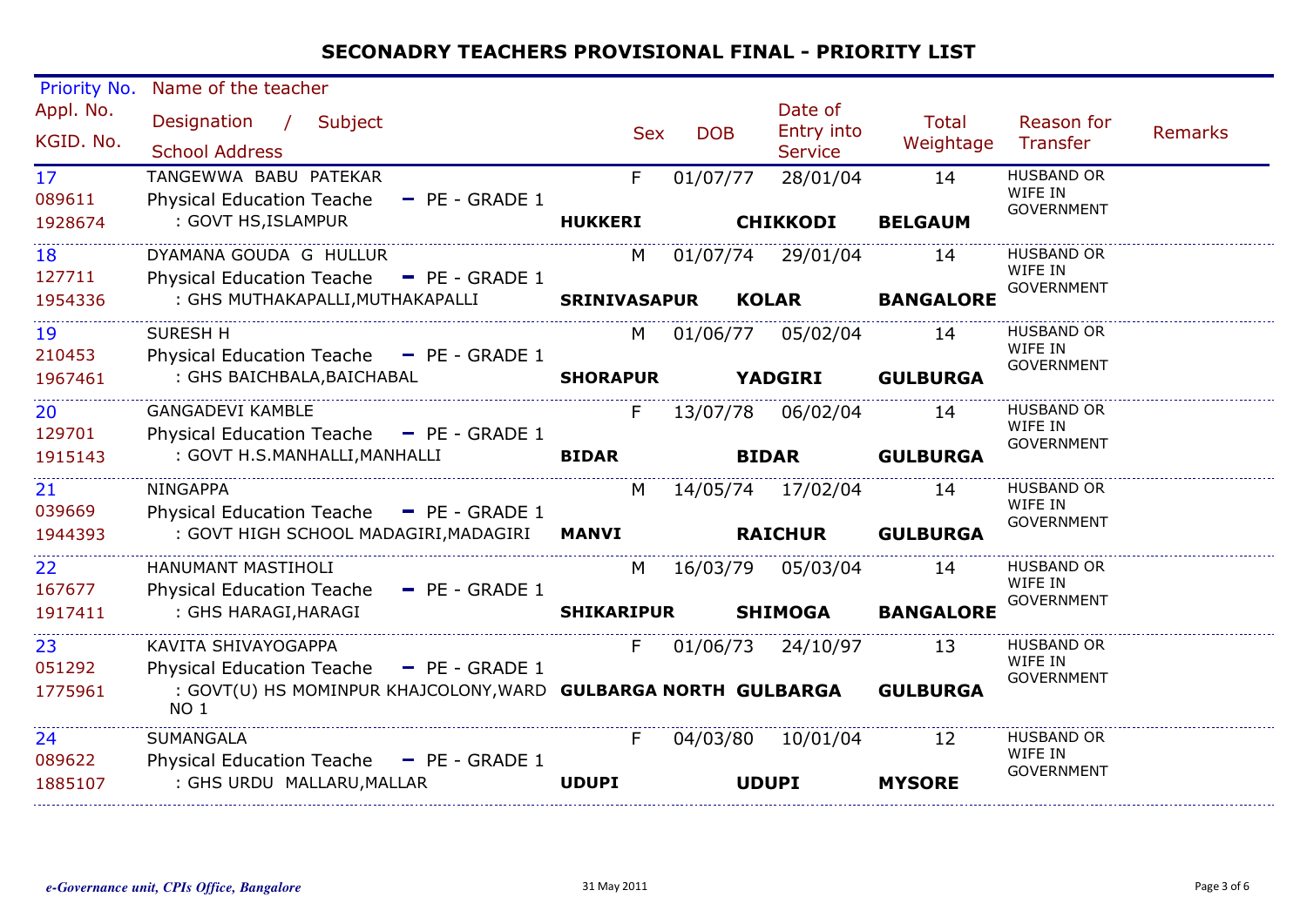| Priority No.<br>Appl. No. | Name of the teacher                                                                       |                   |            | Date of                    |                             |                              |         |
|---------------------------|-------------------------------------------------------------------------------------------|-------------------|------------|----------------------------|-----------------------------|------------------------------|---------|
| KGID. No.                 | Designation / Subject<br><b>School Address</b>                                            | <b>Sex</b>        | <b>DOB</b> | Entry into                 | <b>Total</b><br>Weightage   | Reason for<br>Transfer       | Remarks |
| 25                        | YALLAPPA GHASTI                                                                           | M                 | 01/12/77   | <b>Service</b><br>30/01/04 | 10.5                        | <b>HUSBAND OR</b>            |         |
| 117235                    | Physical Education Teache - PE - GRADE 1                                                  |                   |            |                            |                             | WIFE IN                      |         |
| 1935020                   | : GJC KOONAGAL, KOONAGALLU                                                                | <b>RAMANAGARA</b> |            |                            | <b>RAMANAGARA BANGALORE</b> | <b>GOVERNMENT</b>            |         |
| 26                        | NEELAPPA MUDEPPA BARKI                                                                    | M                 |            | 22/07/76 09/12/05          | 10                          | <b>HUSBAND OR</b><br>WIFE IN |         |
| 232424                    | Physical Education Teache - PE - GRADE 1                                                  |                   |            |                            |                             | <b>GOVERNMENT</b>            |         |
| 2171817                   | : GHS TALAKERI, TALAKERI                                                                  | <b>YELBURGA</b>   |            | <b>KOPPAL</b>              | <b>GULBURGA</b>             |                              |         |
| 27 <sub>2</sub>           | LAXMAN D AMARI                                                                            | M                 |            | 01/06/80 09/12/05          | 10                          | <b>HUSBAND OR</b><br>WIFE IN |         |
| 243866                    | Physical Education Teache - PE - GRADE 1<br>: GHS MANNERHAL, MANNERAL                     |                   |            | <b>KOPPAL</b>              | <b>GULBURGA</b>             | <b>GOVERNMENT</b>            |         |
| 1979589                   |                                                                                           | <b>KUSTAGI</b>    |            |                            |                             |                              |         |
| 28                        | NINGAPPA SHIVAPPA LOKAPUR                                                                 | M.                |            | 01/06/80 02/01/06          | 10                          | <b>HUSBAND OR</b><br>WIFE IN |         |
| 142561<br>1909643         | Physical Education Teache - PE - GRADE 1<br>: GHS SRIRAMA RANGAPURA, SUGGENA HALLI HOSPET |                   |            | <b>BELLARY</b>             | <b>GULBURGA</b>             | <b>GOVERNMENT</b>            |         |
|                           |                                                                                           |                   |            |                            |                             |                              |         |
| 29                        | GOPAL NAGAPPA GAVADI                                                                      | M                 |            | 21/08/73 03/01/06          | 10                          | <b>HUSBAND OR</b><br>WIFE IN |         |
| 070365                    | Physical Education Teache - PE - GRADE 1                                                  |                   |            |                            |                             | <b>GOVERNMENT</b>            |         |
| 2011843                   | : GOVT. H.S KANAGADDA,KANAGADDA                                                           | <b>SEDAM</b>      |            | <b>GULBARGA</b>            | <b>GULBURGA</b>             |                              |         |
| 30                        | BASAVARAJ SHIVAPPA HADAPADA                                                               | M                 |            | 04/02/59 10/02/87          | 46                          | OTHER CASES MEN              |         |
| 019007                    | Physical Education Teache - PE - GRADE 1                                                  |                   |            |                            |                             |                              |         |
| 981474                    | : GHS GIRLS KHUSTAGI, WARD 4                                                              | <b>KUSTAGI</b>    |            | <b>KOPPAL</b>              | <b>GULBURGA</b>             |                              |         |
| 31                        | SHRISHAIL SANGAPPA DALI                                                                   | M.                |            | 22/06/58 16/02/87          | 46                          | OTHER CASES MEN              |         |
| 238834                    | <b>Physical Education Teache</b><br>$-$ PE - GRADE 1                                      |                   |            |                            |                             |                              |         |
| 1102162                   | : GHS NILOGAL, NILOGAL                                                                    | <b>KUSTAGI</b>    |            | <b>KOPPAL</b>              | <b>GULBURGA</b>             |                              |         |
| 32                        | MAHADEVAPPA BASAVANTAPPA OLEKAR                                                           | M                 |            | 04/05/62 19/09/88          | 42                          | OTHER CASES MEN              |         |
| 065038<br>1097744         | Physical Education Teache - PE - GRADE 1<br>: GHS ARALAGUNDAGI, ARALAGUNDAGI              | <b>JEWARGI</b>    |            | <b>GULBARGA</b>            | <b>GULBURGA</b>             |                              |         |
|                           |                                                                                           |                   |            |                            |                             |                              |         |
| 33<br>235213              | SIDDAPPA WALI                                                                             | M                 | 05/09/59   | 09/02/82                   | 39                          | OTHER CASES MEN              |         |
| 795751                    | Physical Education Teache - PE - GRADE 1<br>: GOVT JR COLLAGEGIRLS<br>SHAHAPUR, SHAHAPUR  | <b>SHAHAPUR</b>   |            | <b>YADGIRI</b>             | <b>GULBURGA</b>             |                              |         |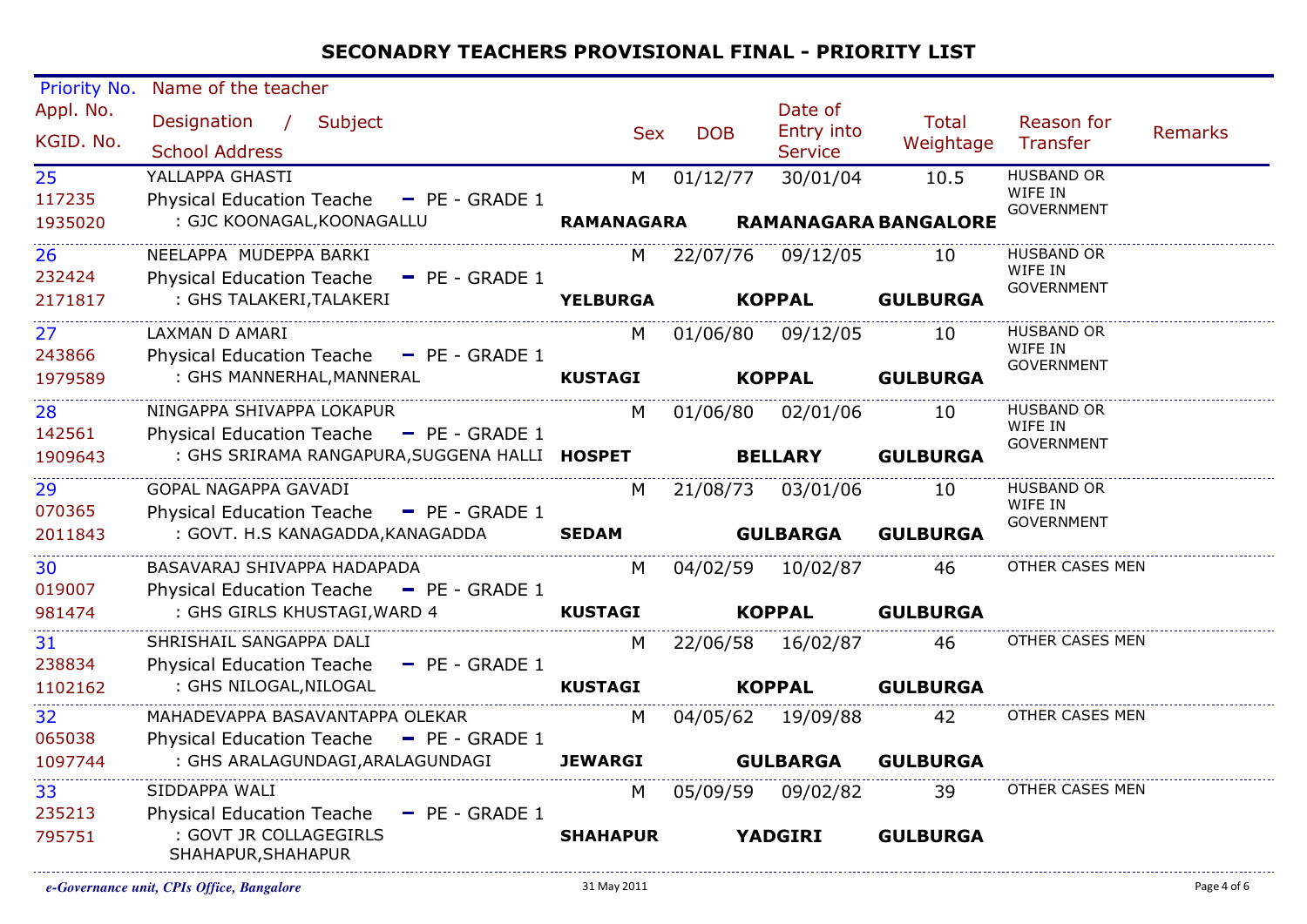| Priority No. | Name of the teacher                                           |                                       |            |                                  |                 |                 |                |
|--------------|---------------------------------------------------------------|---------------------------------------|------------|----------------------------------|-----------------|-----------------|----------------|
| Appl. No.    | Designation / Subject                                         |                                       |            | Date of                          | Total           | Reason for      |                |
| KGID. No.    | <b>School Address</b>                                         | <b>Sex</b>                            | <b>DOB</b> | Entry into<br><b>Service</b>     | Weightage       | Transfer        | <b>Remarks</b> |
| 34           | <b>HUCHHAPPA RADDER</b>                                       | M                                     | 01/02/61   | 19/09/88                         | 38.5            | OTHER CASES MEN |                |
| 086745       | <b>Physical Education Teache</b><br>$-$ PE - GRADE 1          |                                       |            |                                  |                 |                 |                |
| 1138574      | : GHS HONAGUNTA, HONAGUNTA                                    | <b>CHITTAPUR</b>                      |            | <b>GULBARGA</b>                  | <b>GULBURGA</b> |                 |                |
| 35           | SUBHASCHANDRA K SALAHALLI                                     | M                                     | 01/06/62   | 25/10/94                         | 32              | OTHER CASES MEN |                |
| 035834       | Physical Education Teache - PE - GRADE 1                      |                                       |            |                                  |                 |                 |                |
| 1231043      | : GHS RAJANKOLUR, RAJANKOLLUR                                 | <b>SHORAPUR</b>                       |            | <b>YADGIRI</b>                   | <b>GULBURGA</b> |                 |                |
| 36           | RAMESH ROOPSING CHAVAN                                        | M                                     |            | 01/06/62 29/07/94                | 30              | OTHER CASES MEN |                |
| 131315       | <b>Physical Education Teache</b><br>$-$ PE - GRADE 1          |                                       |            |                                  |                 |                 |                |
| 1356809      | : GHS SITIMANI R.S(RAMPUR), SITIMANI                          | <b>BAGALKOT</b>                       |            | <b>BAGALKOT</b>                  | <b>BELGAUM</b>  |                 |                |
| 37           | <b>SURSH M PODDAR</b>                                         | M                                     | 01/06/66   | 05/09/94                         | 30              | OTHER CASES MEN |                |
| 054366       | Physical Education Teache - PE - GRADE 1                      |                                       |            |                                  |                 |                 |                |
| 1082551      | : GOVT H.S. DUBALGUNDI, DUBALGUNDI                            | <b>HUMNABAD</b>                       |            | <b>BIDAR</b>                     | <b>GULBURGA</b> |                 |                |
| 38           | RAMESH CHANDRAM KAKKALAMELI                                   | M                                     |            | 01/06/62 24/10/94                | 30              | OTHER CASES MEN |                |
| 040428       | Physical Education Teache - PE - GRADE 1                      |                                       |            |                                  |                 |                 |                |
| 1397672      | : GHS MANDEWAL, MANDEWAD                                      | <b>JEWARGI</b>                        |            | <b>GULBARGA</b>                  | <b>GULBURGA</b> |                 |                |
| 39           | <b>BASAVARAJ HALLAD</b>                                       | M                                     |            | 17/04/75  13/12/96               | 28              | OTHER CASES MEN |                |
| 009331       | Physical Education Teache - PE - GRADE 1                      |                                       |            |                                  |                 |                 |                |
| 1424537      | : GHS MALLUPURA, MALLUPURA                                    | <b>NANJANAGUD</b>                     |            | <b>MYSORE</b>                    | <b>MYSORE</b>   |                 |                |
| 40           | VEERABHADRAPPA VEERABASAPPA ANGADI                            | M                                     | 01/06/66   | 17/02/97                         | 28              | OTHER CASES MEN |                |
| 128684       | Physical Education Teache - PE - GRADE 1                      |                                       |            |                                  |                 |                 |                |
| 1400480      | : GHS KAKKERA, KAKKERA                                        | <b>SHORAPUR</b>                       |            | <b>YADGIRI</b>                   | <b>GULBURGA</b> |                 |                |
| 41           | CHALAWADI FAKEERAPPA MALLAPPA                                 | M                                     |            | 20/07/65 13/06/97                | 26              | OTHER CASES MEN |                |
| 013988       | Physical Education Teache - PE - GRADE 1                      |                                       |            |                                  |                 |                 |                |
| 1389390      | : GHS, KARKESHWARA, KAREKESHWARA                              | <b>URA</b>                            |            | NARASIMHARAJAP CHIKKAMANG MYSORE |                 |                 |                |
| 42           | S G PATIL                                                     | M                                     |            | 01/04/60 20/02/84                | 25              | OTHER CASES MEN |                |
| 041718       | Physical Education Teache - PE - GRADE 1                      |                                       |            |                                  |                 |                 |                |
| 1092285      | : GOVT PU COLLEGE, H.B. HALLI, HAGARI<br><b>BOMMANA HALLI</b> | HAGARIBOMMANA BELLARY<br><b>HALLI</b> |            |                                  | <b>GULBURGA</b> |                 |                |
|              |                                                               |                                       |            |                                  |                 |                 |                |